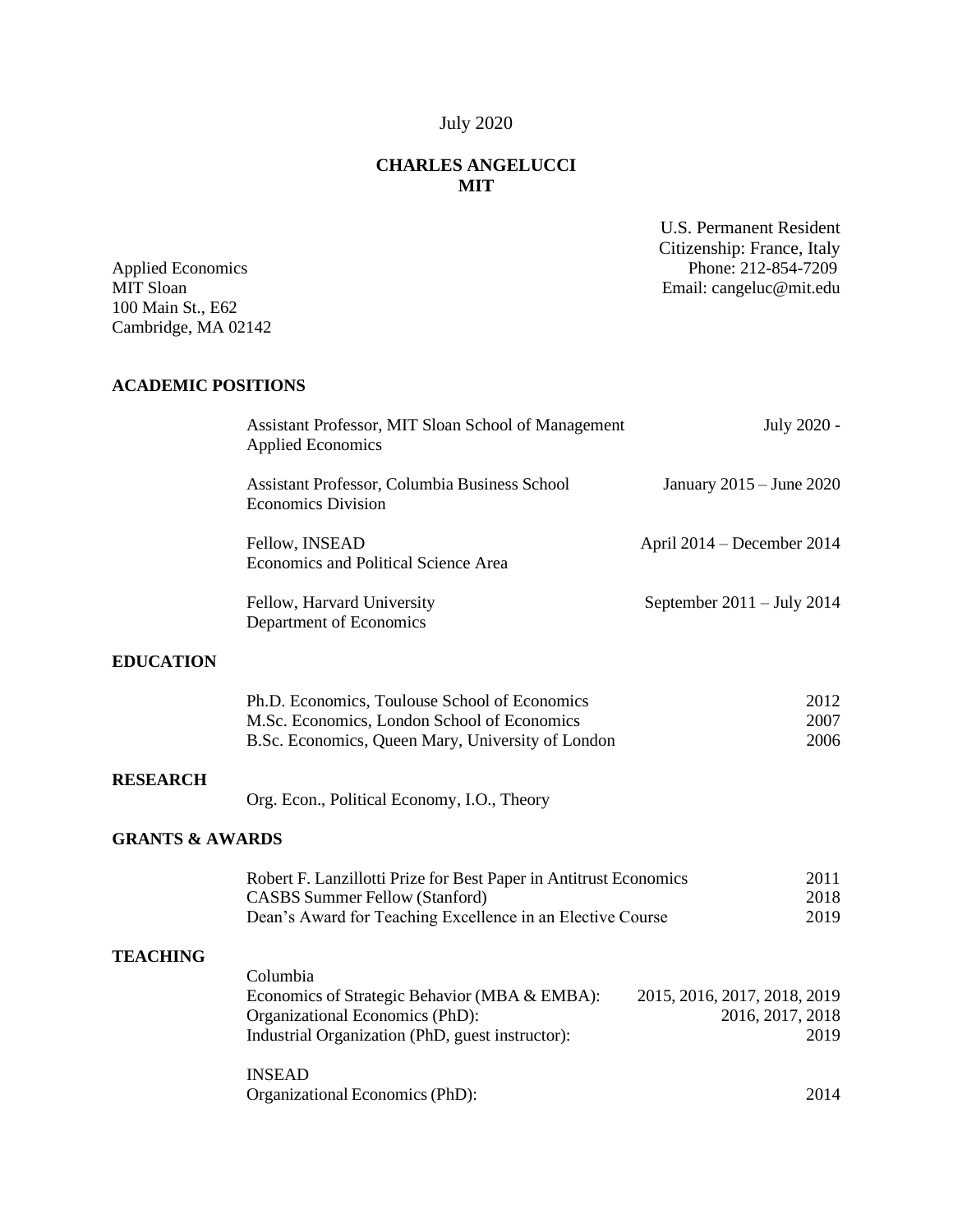#### **ACADEMIC VISITS**

| Toulouse School of Economics:         | May - June 2018         |
|---------------------------------------|-------------------------|
| NYU Stern:                            | <b>April - May 2019</b> |
| London School of Economics (STICERD): | May - June $2019$       |

#### **SEMINARS & WORKSHOPS**

Columbia weekly IO/Org Econ seminar 2015 - 2020 Columbia monthly Strategy seminar 2015 - 2020 Junior Faculty Org Econ Workshop local organizer in 2018 Disinformation Online Conference co-organizer in 2018

#### **PRESENTATIONS**

**2014**: Chicago Booth, Paris Dauphine, Ecole Polytechnique, Yale SOM, Bocconi, Kellogg MEDS, WUSTL, HBS, Exeter, Rochester, Columbia, Insead, HEC Paris, Oxford, CUNEF,

: IIOC, Queen's Org Econ Workshop, QPEC, Petralia Workshop : QPEC, Petralia Workshop, Utah WBEC (discussant), FTC Micro Conference (discussant), SICS Conference (Berkeley) : NYU Pol Sci, SIOE, Cattolica, Galatina Summer Workshop, QPEC, Insead : Kellogg Strategy, MIT Sloan, Johns Hopkins, Mannheim, Frankfurt, Columbia

Political Science, Toulouse, Paris School of Economics, NYU Paris, Galatina Summer Workshop, QPEC, Junior Faculty Org Econ Workshop, Economic History Association (discussant), NBER Org Econ

**2019**: FCC, CASBS (Stanford), London School of Economics, London Business School, NBER Org Econ (discussant), Imperial College, Exeter, 4th Summer Workshop in Political Economy (EIEF), Université Laval, Rational Inattention and Political Economy workshop at UCSD, ESSO/ENT/IMO at the LSE (discussant)

**2020**: CSEF Naples, Utah Winter Organizational and Political Economics Conference (discussant), Columbia Political Science, MIT Sloan, NYC Media Seminar

#### **REFEREEING**

Econometrica, Quarterly Journal of Economics, Review of Economic Studies, Journal of Political Economy, AER Insights, AEJ: Micro, AEJ: Policy, Rand Journal of Economics, Games and Economic Behavior, Economic Journal, Journal of Law, Economics, and Organization, Management Science, International Economic Review, Journal of Economic Theory, Theoretical Economics, Journal of Industrial Economics, Theory and Decision, Journal of Economics and Management Strategy, Review of Industrial Organization, Comparative Political Studies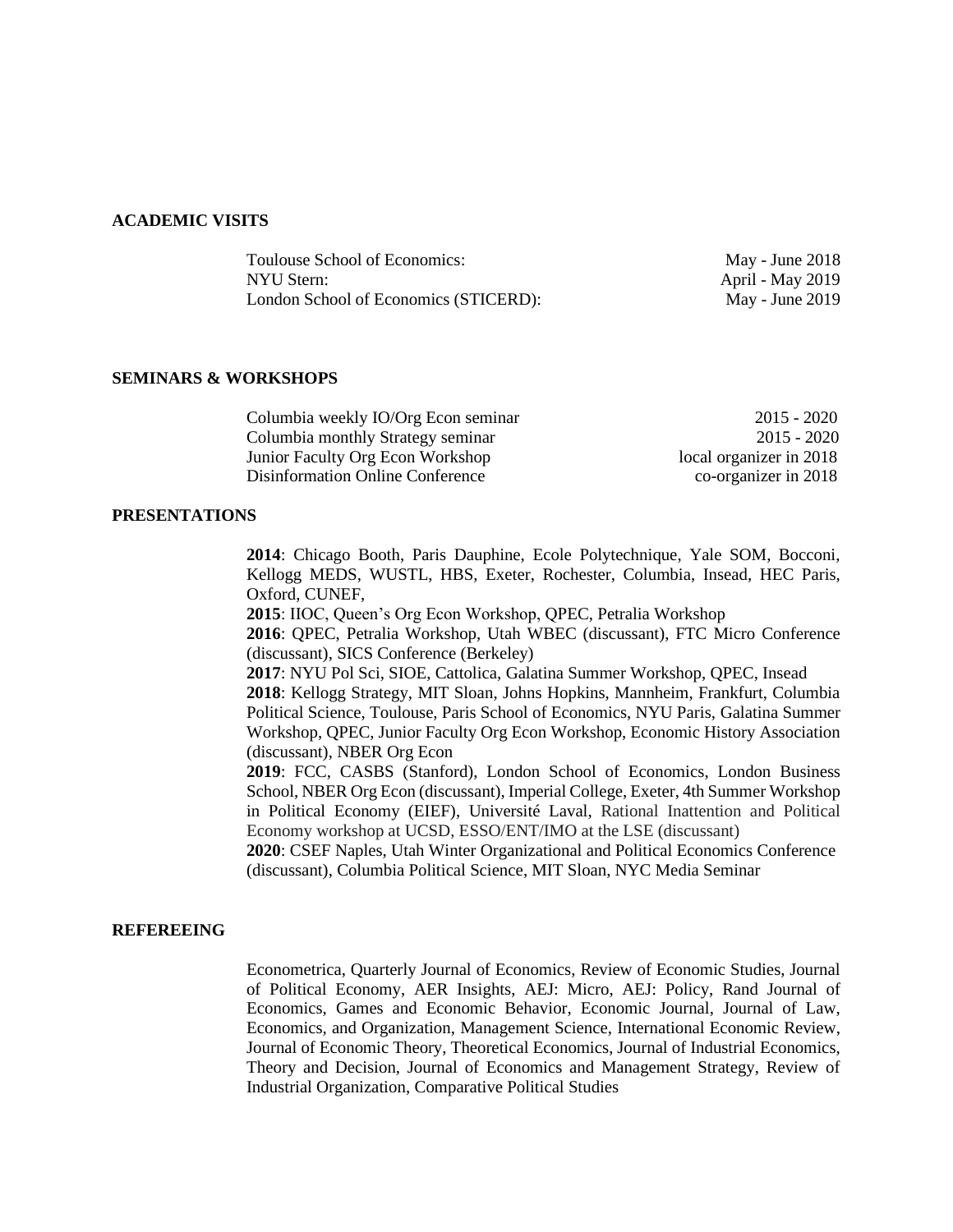## **WORKING PAPERS**

## **"***How Merchant Towns Shaped Parliaments: From the Norman Conquest of England to the Great Reform Act***"** (with Simone Meraglia and Nico Voigtlaender), NBER Working Paper No. 23606

We study the emergence of urban self-governance during the Commercial Revolution in the 12th-14th century and show that municipal autonomy shaped national institutions over the subsequent centuries. We focus on England after the Norman Conquest of 1066 and build a novel comprehensive dataset of 554 Medieval towns (boroughs). We show that merchant towns were particularly likely to obtain Medieval Farm Grants – the right of self-governed tax collection and law enforcement. We present evidence that Farm Grants, in turn, were stepping stones for towns' direct representation in the English Parliament. We also show that self-governed towns strengthened the role of Parliament: They resisted royal attempts to introduce patronage and maintained broader voting rights; they also raised troops to back Parliament against the king during the Civil War in1642, and they supported the modernization of Parliament during the Great Reform Act of 1832. Finally, we compare England's institutional path to Continental Europe and discuss the conditions under which urban self-governance fosters institutional development at a higher level.

#### **"***Media Competition and News Diets***"** (with Julia Cagé and Michael Sinkinson)

News media operate in two-sided markets, offering bundles of content to readers as well as selling readers' attention to advertisers. Technological innovations in content delivery, such as the advent of broadcast television or of the Internet, affect both sides of the market, threatening the basic economic model of news operations. We examine how the entry of television affected local newspapers as well as consumer media diets in the United States. We develop a model of print news and show that entry of national television news could adversely affect the provision of local news. We construct a novel dataset of U.S. newspapers' economic performance and product characteristics from 1944 to 1964. Our empirical strategy exploits quasi-random variation in the timing of the entry of television in different markets. We show that the entry of television was a negative shock for newspapers, particularly evening newspapers, in both the readership and advertising markets. Further, we find a drop in the total quantity of news printed, in particular original reporting, raising concerns about the provision of local news.

## "*Petty Corruption and Citizen Reports*" (with Antonio Russo), Preparing Resubmission to *International Economic Review*

Offering incentive schemes to low-ranking officials is difficult in corrupt environments. As is well known, there exists a tension between the dual goals of enforcing regulations and preventing corruption. Recent efforts to curb abuses have inspired interest in using new communication technologies to collect information directly from citizens. In our model, entrepreneurs must comply with regulations before undertaking a risky activity. Officials verify their compliance and may engage in corruption. The government tolerates corruption and weak enforcement when it does not communicate directly with entrepreneurs. We show that a simple self-reporting scheme in which entrepreneurs can report their own noncompliance to the government is optimal, and both deters corruption and improves regulatory enforcement.